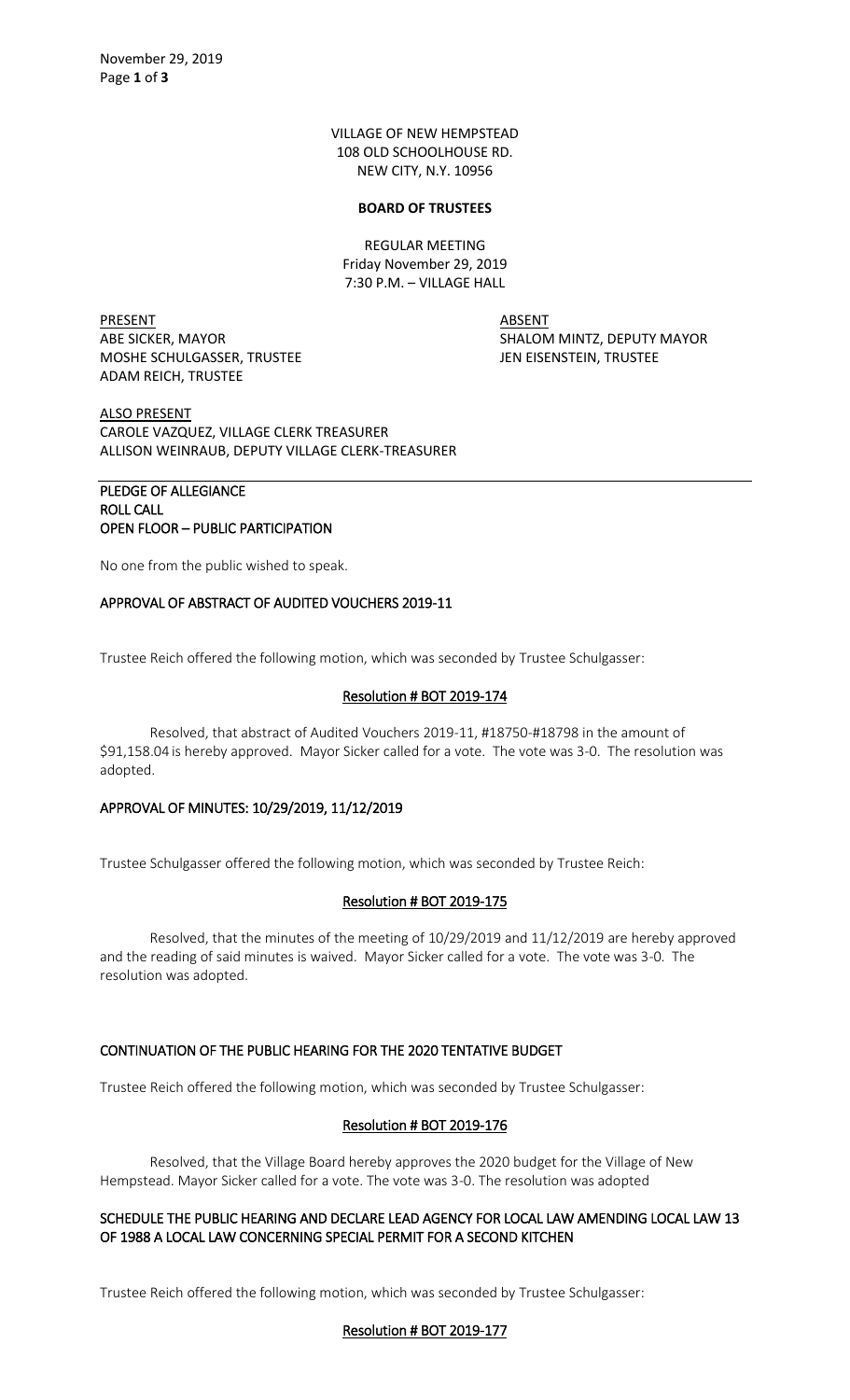Resolved, that the Village Board hereby declares Lead Agency for Local Law amending Local Law 13 of 1988 a Local Law concerning Special Permit for a Second Kitchen. Mayor Sicker called for a vote. The vote was 3-0. The resolution was adopted.

Trustee Reich offered the following motion, which was seconded by Trustee Schulgasser:

# Resolution # BOT 2019-178

Resolved, that the Village Board hereby Schedules a public hearing for Local Law amending Local Law 13 of 1988 a Local Law concerning Special Permit for a Second Kitchen on Monday January 27,2019 . Mayor Sicker called for a vote. The vote was 3-0. The resolution was adopted.

# RESOLUTION CHANGING THE DATE FOR THE REGULAR BOARD OF TRUSTEES MEETING TO MONDAY JANUARY 27, 2019

Trustee Schulgasser offered the following motion, which was seconded by Trustee Reich:

### Resolution # BOT 2019-179

Resolved, that the village board of the Village of New Hempstead hereby changes the date for the regular board of trustees meeting to Monday January 27, 2019

### RESOLUTION APPOINTING SHARON OSHEROVITZ AS REGISTRAR OF VITAL STATISTICS

Trustee Reich offered the following motion, which was seconded by Trustee Schulgasser:

### Resolution # BOT 2019-180

Resolved, that the Village Board of the Village of New Hempstead hereby appoints Sharon Osherovitz as registrar of Vital Statistics. Mayor Sicker called for a vote. The vote was 3-0. The resolution was adopted.

### RESOLUTION: STANDARD WORKDAY FOR APPOINTED AND ELECTED OFFICIALS IS 7 HOURS

Trustee Eisenstein offered the following motion, which was seconded by Trustee Schulgasser:

### Resolution # BOT 2019-181

Resolved, that the standard workday for appointed and elected officials is 7 hours. Mayor Sicker called for a vote. The vote was 3-0. The resolution was adopted

### RESOLUTION AUTHORING VILLAGE HALL TO BE CLOSED THE DAY BEFORE CHRISTMAS TUESDAY, DECEMBER 24 AND THE DAY BEFORE NEW YEAR'S TUESDAY DECEMBER 31, 2019

Trustee Reich offered the following motion, which was seconded by Trustee Schulgasser:

### Resolution # BOT 2019-182

Resolved, that the village Board of the Village of New Hempstead hereby authorizes village hall to be closed the day before Christmas Tuesday, December 24 and the day before new year's Tuesday December 31, 2019. Mayor Sicker called for a vote. The vote was 3-0. The resolution was adopted

## **RESOLUTION AMENDING PERSONNEL POLICY**

Trustee Reich offered the following motion, which was seconded by Trustee Schulgasser:

### Resolution # BOT 2019-183

Resolved that the village of new Hempstead hereby add the additional days off; the day before Christmas, the day before New Year's, the first day of Rosh Hashanah, Yom Kippur, and the day after Thanksgiving as part of paid holidays for personnel whose regular hours fall on those days. . Mayor Sicker called for a vote. The vote was 3-0. The resolution was adopted

### Resolution replacing the missing No parking signs on Union around the bend between Michael St. and Brockton Rd.